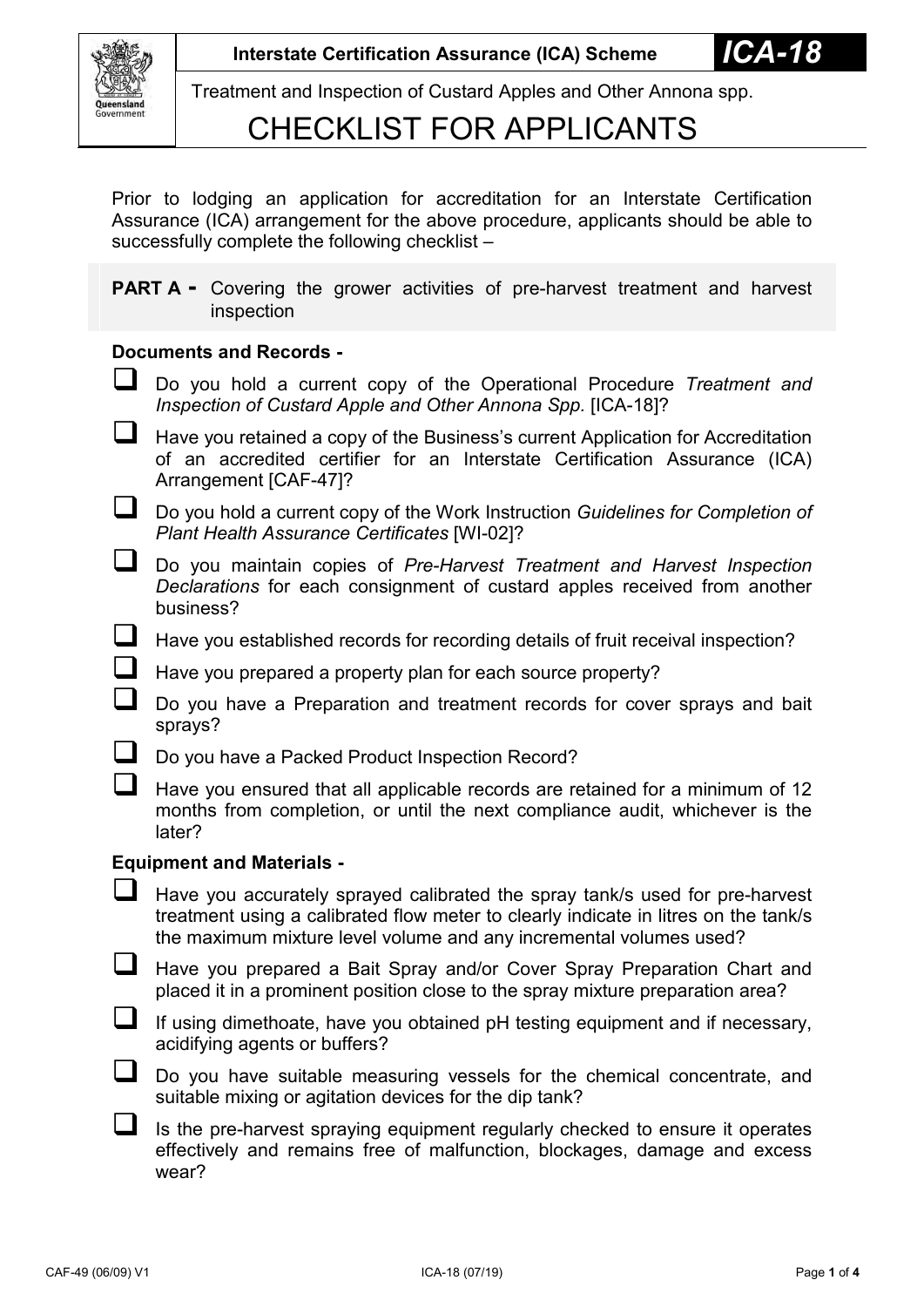

Treatment and Inspection of Custard Apples and Other Annona spp.

## CHECKLIST FOR APPLICANTS

|                          | Do you possess inspection equipment such as a hand lens, microscope or<br>other device that provides X10 or greater magnification for the examination of<br>suspect fruit identified during fruit inspection?                         |  |
|--------------------------|---------------------------------------------------------------------------------------------------------------------------------------------------------------------------------------------------------------------------------------|--|
| <b>Staff Training -</b>  |                                                                                                                                                                                                                                       |  |
| $\sqcup$                 | Has the Certification Controller got a good overall understanding of the<br>requirements of the ICA arrangement and Operational Procedure?                                                                                            |  |
| ⊔                        | Has the Certification Controller trained all staff involved in carrying out activities<br>associated with the ICA Arrangement?                                                                                                        |  |
| $\Box$                   | Is the Spray Operator able to prepare and apply pre-harvest treatments,<br>maintain pre-harvest spray equipment and maintain spray tank calibration and<br>pre-harvest spray mixture preparation and treatment records?               |  |
| $\Box$                   | If applicable, is the Harvest Supervisor trained and able to oversee the harvest<br>process, sample and inspect harvested fruit, identify fruit showing symptoms of<br>fruit fly infestation and maintain Harvest Inspection Records? |  |
| $\Box$                   | Have you trained staff to notify the Certification Controller and advise QPIF<br>following detection of fruit fly at harvest?                                                                                                         |  |
| $\Box$                   | If applicable, do Authorised Signatories fully understand their responsibilities in<br>relation to the signing and issuance of Pre-Harvest Treatment and Harvest<br>Inspection Declarations under the ICA arrangement?                |  |
| <b>Control Systems -</b> |                                                                                                                                                                                                                                       |  |
|                          | Have you implemented a pre-harvest spray program consisting of bait sprays<br>and/or cover sprays?                                                                                                                                    |  |
| $\sqcup$                 | If applicable, does the bait spray apply the correct amount of of prepared spray<br>mixture per tree as per the approved label?                                                                                                       |  |
| $\sqcup$                 | If applicable, is the cover spray mixture applied with sufficient volume and in a<br>manner ensuring thorough coverage of all fruit?                                                                                                  |  |
|                          | If applicable, have implemented systems to identify treated and untreated fruit<br>at harvest?                                                                                                                                        |  |
|                          | Is fruit inspected after harvest by the Harvest Supervisor?                                                                                                                                                                           |  |
|                          | Do you possess inspection equipment such as a hand lens, microscope or<br>other device that provides X10 or greater magnification for the examination of<br>suspect fruit identified during fruit inspection?                         |  |
|                          |                                                                                                                                                                                                                                       |  |

**PART B** - Covering the packer activities of fruit receival, grading and packing, inspection and certification.

### **Documents and Records -**

 Do you have a current copy of the Operational Procedure *Treatment and Inspection of Custard Apple and Other Annona Spp*. [ICA-18]?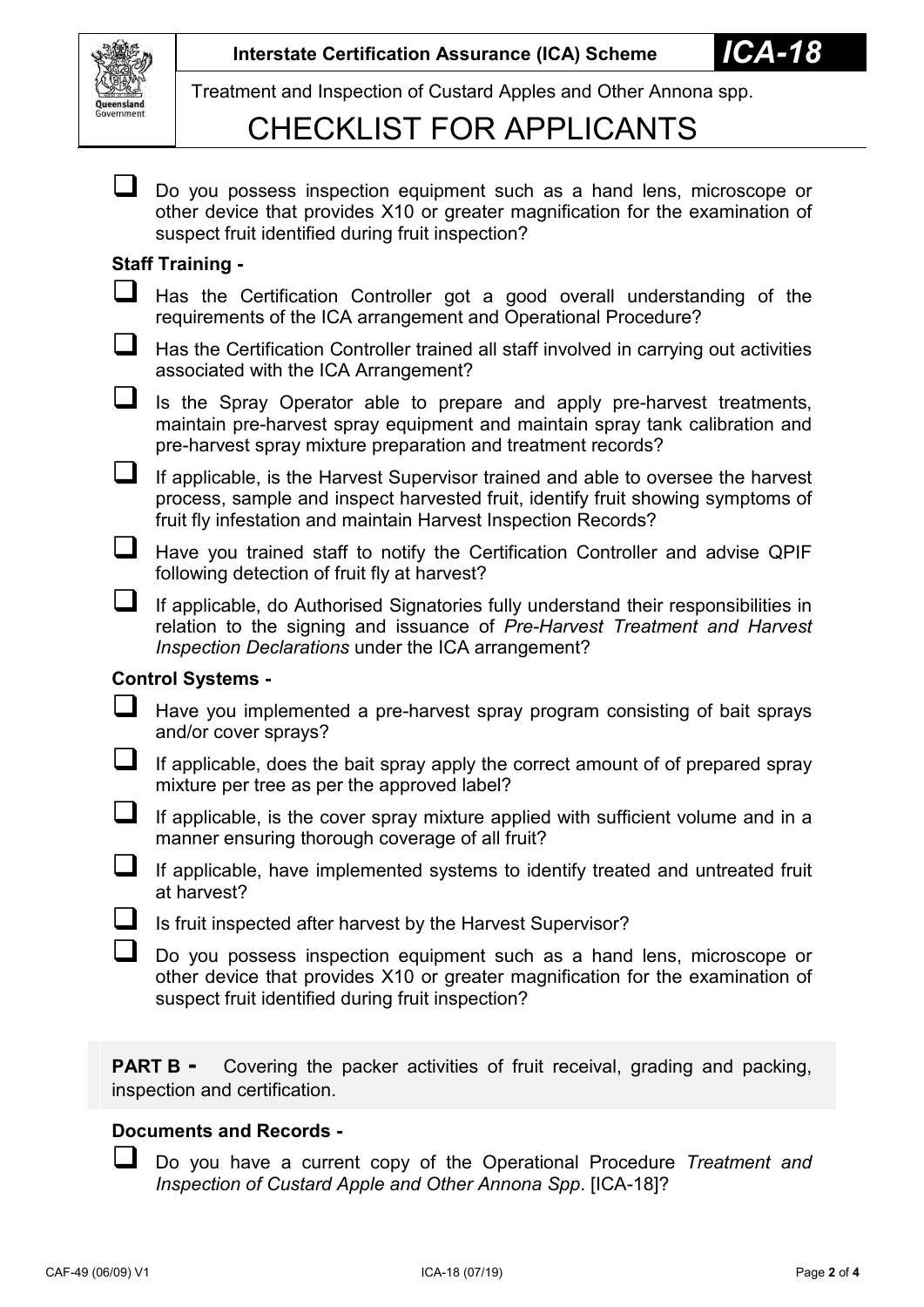

Treatment and Inspection of Custard Apples and Other Annona spp.

# CHECKLIST FOR APPLICANTS

| $\sqcup$                         | Have you retained a copy of the Business's current Application for Accreditation<br>of a Business for an Interstate Certification Assurance (ICA) Arrangement<br>$[CAF-47]$ ?                                                                                     |  |
|----------------------------------|-------------------------------------------------------------------------------------------------------------------------------------------------------------------------------------------------------------------------------------------------------------------|--|
|                                  | Do you have a current copy of the Work Instruction Guidelines for Completion<br>of Plant Health Assurance Certificates [WI-02]?                                                                                                                                   |  |
| ⊔                                | Do you maintain copies of Pre-Harvest Treatment and Harvest Inspection<br>Declarations for each consignment of custard apples received from another<br>business?                                                                                                  |  |
|                                  | If applicable, have you established grower identification records?                                                                                                                                                                                                |  |
| $\sqcup$                         | Have you established records for packed product inspection?                                                                                                                                                                                                       |  |
|                                  | Is the business accredited for an ICA arrangement for post-harvest treatment of<br>custard apples and other Annona spp. Under Operational Procedure ICA-01?                                                                                                       |  |
|                                  | Do you maintain copies of Plant Health Assurance Certificates?                                                                                                                                                                                                    |  |
| <b>Equipment and Materials -</b> |                                                                                                                                                                                                                                                                   |  |
|                                  | Do you have suitable measuring vessels for the chemical concentrate, and<br>suitable mixing or agitation devices for the spray tank?                                                                                                                              |  |
|                                  | If using dimethoate, have you obtained pH testing equipment and if necessary,<br>acidifying agents or buffers?                                                                                                                                                    |  |
|                                  | Do you have equipment to mark each package of certified produce (after<br>grading and packing) with your IP Number, Meets ICA-18 and the date or date<br>code for the date of treatment?                                                                          |  |
| <b>Staff Training -</b>          |                                                                                                                                                                                                                                                                   |  |
|                                  | Has the Certification Controller got a good overall understanding of the<br>requirements of the ICA arrangement and Operational Procedure?                                                                                                                        |  |
|                                  | Has the Certification Controller trained all staff involved in carrying out activities<br>associated with the ICA Arrangement?                                                                                                                                    |  |
|                                  | Is the Packed Product Controller trained and able to sample and inspect fruit<br>received for certification, identify fruit showing symptoms of fruit fly infestation<br>and maintain Packed Product Inspection Records?                                          |  |
|                                  | Have you trained staff to notify the Certification Controller and advise QPIF<br>following detection of fruit fly during grading and packing?                                                                                                                     |  |
|                                  | Do Authorised Dispatcher/s fully understand their responsibilities in relation to<br>marking of certified packages, completion of Assurance Certificates and<br>maintaining copies of Assurance Certificates issued by the Business under the<br>ICA arrangement? |  |
|                                  | Do Authorised Signatories fully understand their responsibilities in relation to<br>the signing and issuance of Assurance Certificates under the ICA<br>arrangement?                                                                                              |  |

**Control Systems -**